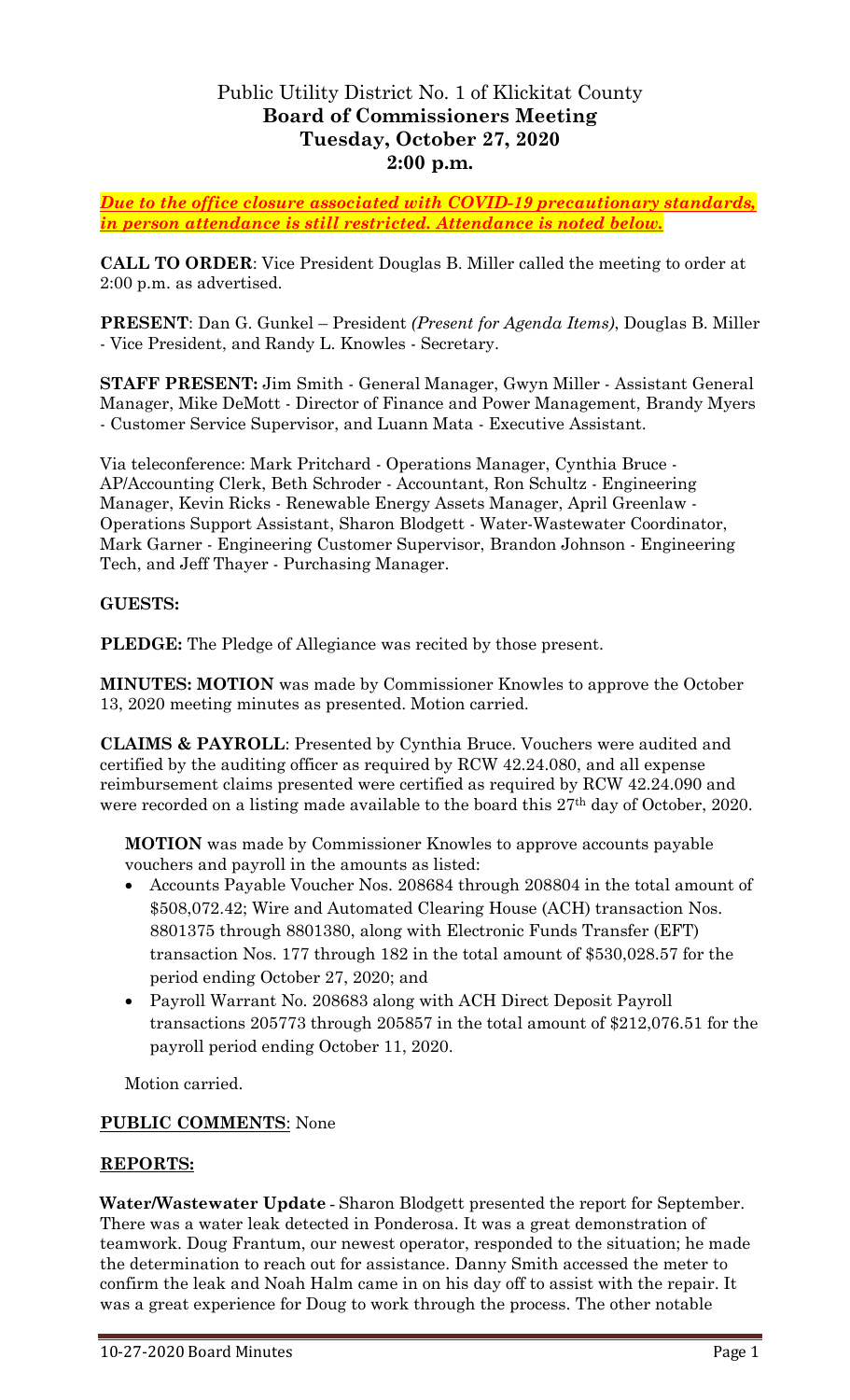outage was in Wishram Heights. The elevation of the water leak location was a challenge, the crew also faced losing daylight and availability of parts, but they worked well together and in the end made everything come together to the benefit of our customers.

The Yakama Nation Housing Authority is still working towards purchasing the Gorgeview Estates in Wishram. They completed a video evaluation of the sewer infrastructure. We had employees overseeing the evaluation. Some service lines will require repairs. Local reptile life has also taken refuge in the system. The plan is for the Yakama Nation Housing Authority to break ground in 2021; their plan will begin with the construction of five houses.

Lastly, the contractors working on the Lund Hill project have ceased dust abatement activity, so the hydrant meter in Bickleton has been removed. If the need arises, the contractor will contact us to reconnect. The meter remained with the contractor as they purchased the equipment.

**Operations Update -** Mark Pritchard presented the report for September. Outage statistics were up again due to a windstorm that moved through our area. The storm mainly affected service on the west end of the county. We also experienced impacts at MA Collins from a Benton PUD transmission outage. Our vegetation management contract crews are working in the areas of Husum and Satus. We also have the mulcher working with the Satus crew. We are finishing the hazard tree removal for 2020. Mark addressed Commissioner Miller's question from last meeting regarding miles of vintage cable eligible for replacement. Staff will continue to replace direct buried cable as outages or scheduled work in those areas is completed. Lastly, he stated that we have hired two new pre-apprentices and Justen Greenwood is our new line superintendent. Mark discussed safety-training topics and addressed Commissioner Knowles' question regarding pole contacts.

**Engineering Update -** Ron Schultz, Mark Garner and Brandon Johnson presented the report for September. Ron discussed Bonneville Power Administration project status. We are postponing the Bingen Substation outage until spring to allow for completion of additional reliability work. The metershop is completing 230kV inspections and they will begin the infrared inspections now that we have cooler weather. Ron also discussed a property purchase inquiry from Dallesport.

*Commissioner Gunkel requested an executive session to discuss water rights; Commission Miller turned the meeting over to Commissioner Gunkel. Department Reports were paused at 2:30 p.m. to address the two Agenda items below.* 

A. EXECUTIVE SESSION: Water Rights in Glenwood - President Gunkel called for an Executive Session at 2:30 p.m. per RCW 42.30.110 (1)(i) to discuss legal risks associated with water rights, noting that the session would last for 30 minutes. The Commissioners, Jim Smith, Gwyn Miller, Tom McDonald of the Cascadia Law group (via teleconference), Brandy Myers - Customer Service Supervisor, Sharon Blodgett - W/WW Coordinator, and Russ Patton - Project Engineer were present to discuss future water right applications. The session ended at 3:02 p.m.

No action was taken.

#### **RCW 42.30.110 – Executive Session.**

- *(1) Nothing contained in this chapter may be construed to prevent a governing body from holding an executive session during a regular or special meeting:*
- B. 2021 OPERATING BUDGET: FIRST REVIEW Mike DeMott presented all material changes to the budget. These updates demonstrated revised gas production volume assumption options, wholesale market revenues and expenses, large load customer usage and the differences if a proposed 1.5%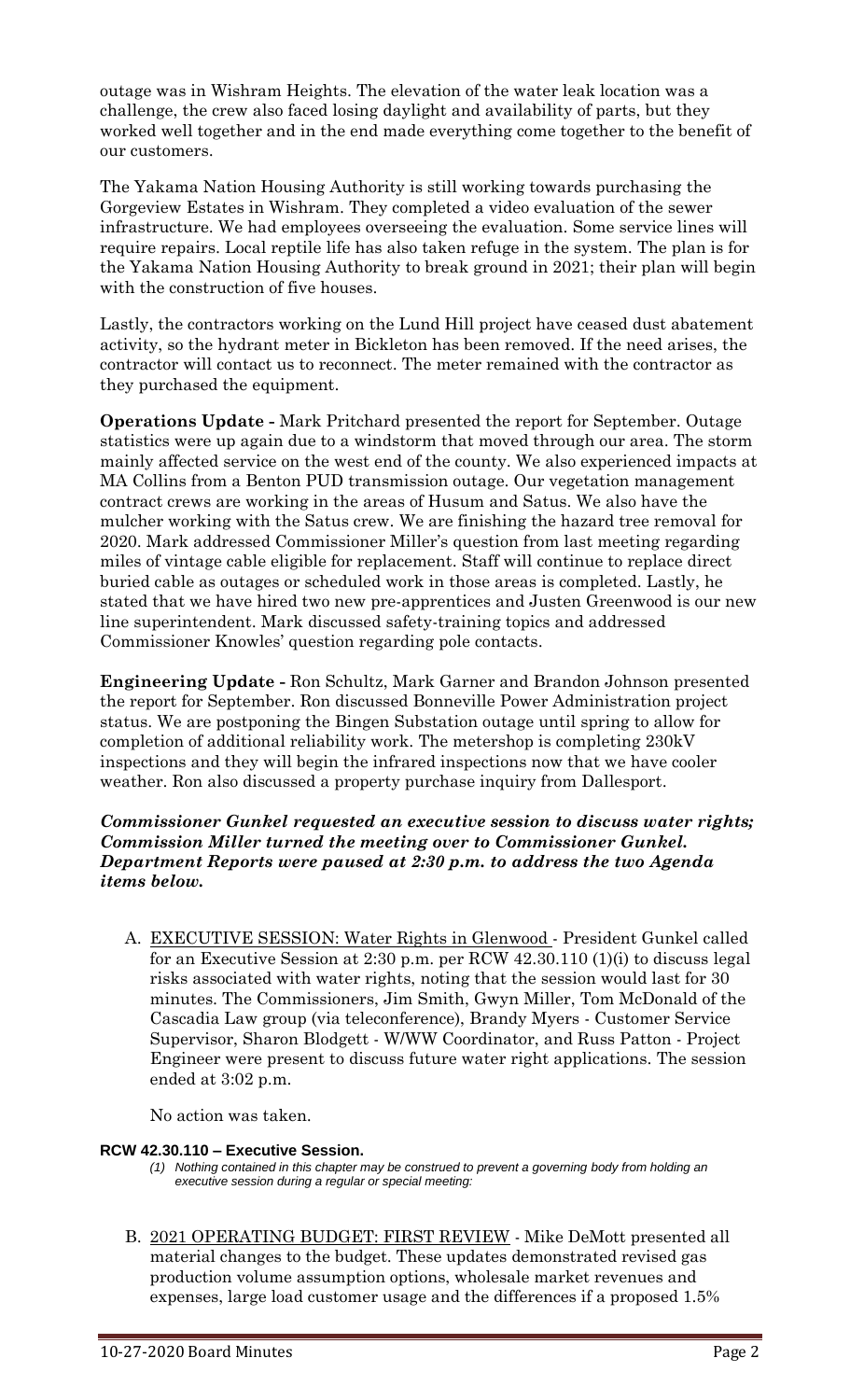annual rate increase is include or excluded. Randy asked that we ensure we are monitoring the financial health of our T&D business line without the impacts of projects to ensure that we are operating efficiently. No action was taken.

BPA BP-22: Mike DeMott discussed the BPA BP-22 "super peak" allocation option. This contract election would allow KPUD to 'shape' delivery of our market purchased power into BPA 'super peak' hours and potentially receive savings on BPA demand charges. We currently purchase a flat block product in the market to meet our BPA contractual load obligations. This would require us to purchase a suitable, shaped product from the market. Mike has worked with The Energy Authority (TEA) to provide us a fixed volume, hourly scheduled product for the BP-22 rate period. The contract would be a fixed \$8/MWh adder for deliveries into the "super peak" periods and we can hedge the power purchases. Deliveries into non "super peak" hours would receive a fixed \$0.50/MWh adder. Variability in outcomes compared to expectations would be if BPA changes their demand determinants. It was noted that we are required to purchase this power regardless of our allocation choice as our load is in excess of McNary's contribution to load and our high watermark share of BPA. Mike discussed that TEA can provide us correspondence confirming that the contract terms has been reviewed by TEA management although it will not have been formally approved by TEA senior management by the October 31, 2020 BPA election due date. After discussion, **MOTION** was made by Commissioner Knowles to allow Mike DeMott the latitude to make the BPA "super peak" election, provided that he and the General Manager are comfortable with the final contract to be taken to TEA senior management for formal approval, and agreed to allow the General Manager to approve the contract substantially in the form. Motion carried.

#### *Upon completion of the Agenda Items section, Commissioner Gunkel turned the meeting back over to Commissioner Miller at 4:15 p.m. and the Report session resumed.*

## **REPORTS CONTINUED:**

**Engineering Update Cont. -** Brandon Johnson reported that the Automated Metering Infrastructure (AMI) trial has ended. Significant testing was completed during the trial period and it was determined that cellular coverage is poor and inconsistent enough that we will not be pursuing this technology further at this time. He will continue to evaluate other options.

Mark Garner noted that Phillip McMillen and the staking engineers are working on 230kV transmission line drone inspections. We have found that shackles appear to be our main failure issue on these lines. We have scheduled an outage to repair these issues that were found. Staff is also evaluating software for managing the data received from the drone inspections.

**September Financial Report -** Brandy Myers and Mike DeMott presented the September financial report. The year-end forecast appears to be improving more in line with the budget. We will continue to look at O&M forecast expense. Mike and Brandy are working with our NISC software to build upon our current financial reports. Those reports will change as we move through 2021. Lastly, they stated that we would utilize a majority of the construction bond funds for several of the 2021 capital projects.

**COMMISSIONER DAN GUNKEL -** Commissioner Gunkel was absent for the reports portion of the meeting.

**COMMISSIONER DOUGLAS MILLER -** Commissioner Miller discussed the Department of Natural Resources forest action plan. He has discussed options with the Washington Public Utility Association regarding ways to communicate with legislators during the 2021 session. He also noted that the state audit interview was a very positive experience.